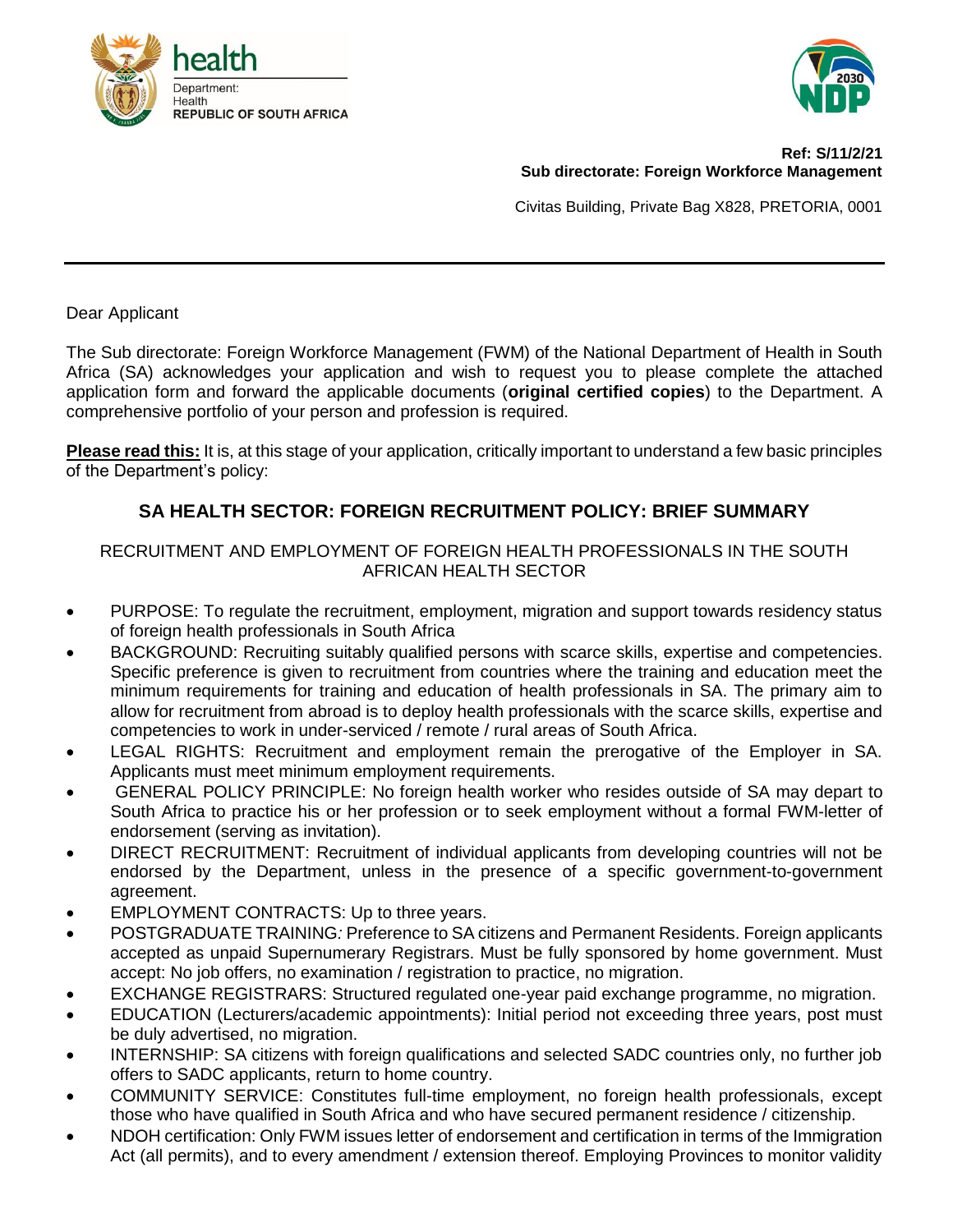of work permits quarterly and study / treaty permits annually. No migration, unless endorsed by the FWM.

Application to the FWM is only a presentation of your candidature for consideration to endorse towards further processes.

Applicants who are residing abroad are strongly advised not to depart to South Africa unless invited in writing by the **National Department of Health** only. Applicants are, for their own interest, also advised to familiarize themselves with the relevant immigration legislation and not to depart to South Africa to promote their applications with the Department.

It is the view and commitment of this Department to honour all International bi-lateral and multi-lateral agreements in this regard, including restrictions to recruit from developing countries, unless there are firm country-to-country recruitment agreements in this regard or a particular memorandum of understanding between countries that facilitates the recruitment and deployment processes.

This letter also does not guarantee support towards a temporary residence permit in SA, any level of employment, post or position or registration with any Health Professional Council in South Africa. Each application will be considered on merit and in terms of National and international recruitment initiatives. Successful applicants will be duly informed in writing, in which applicants will be informed of the next step in the process of registration and subsequent employment / studies.

Please be informed that the main aim of the FWM is to support the staffing needs of rural areas in SA and in particular to endorse applicants to eventually fill identified long-standing vacancies in the less-urbanized service areas. Applicants should note that they would not be recruited to the urbanized areas unless there are valid reasons for such recruitment.

**No fees are charged by the FWM**. The Department's service is administrative in nature and regulated by existing policies and relevant legislation. Delays may occur when all relevant documentation is not presented together with applications. The Department charges no fees for issuing any document to support your application. The Department has a zero tolerance for any form of bribery. Misrepresentation regarding your application will immediately terminate all support for possible employment or education opportunities in SA. Personal visits by applicants to staff of the Sub-directorate: Workforce Management is discouraged. Should an applicant request for a personal interview, such visit shall only be allowed by prior arrangement. This letter, therefore, does not serve as an invitation to depart to South Africa, should you still be abroad. Applicants are requested to approach the Sub directorate: Foreign Workforce Management (FWM) of the National Department of Health in South Africa (SA) through an email address on [ForeignWorkforceManagement@health.gov.za.](mailto:ForeignWorkforceManagement@health.gov.za)

The telephone numbers are temporarily unavailable due to the relocation of the National Department of Health from Civitas Building to new premises.

Yours sincerely

**MR S SODLADLA DIRECTOR: WORKFORCE MANAGEMENT**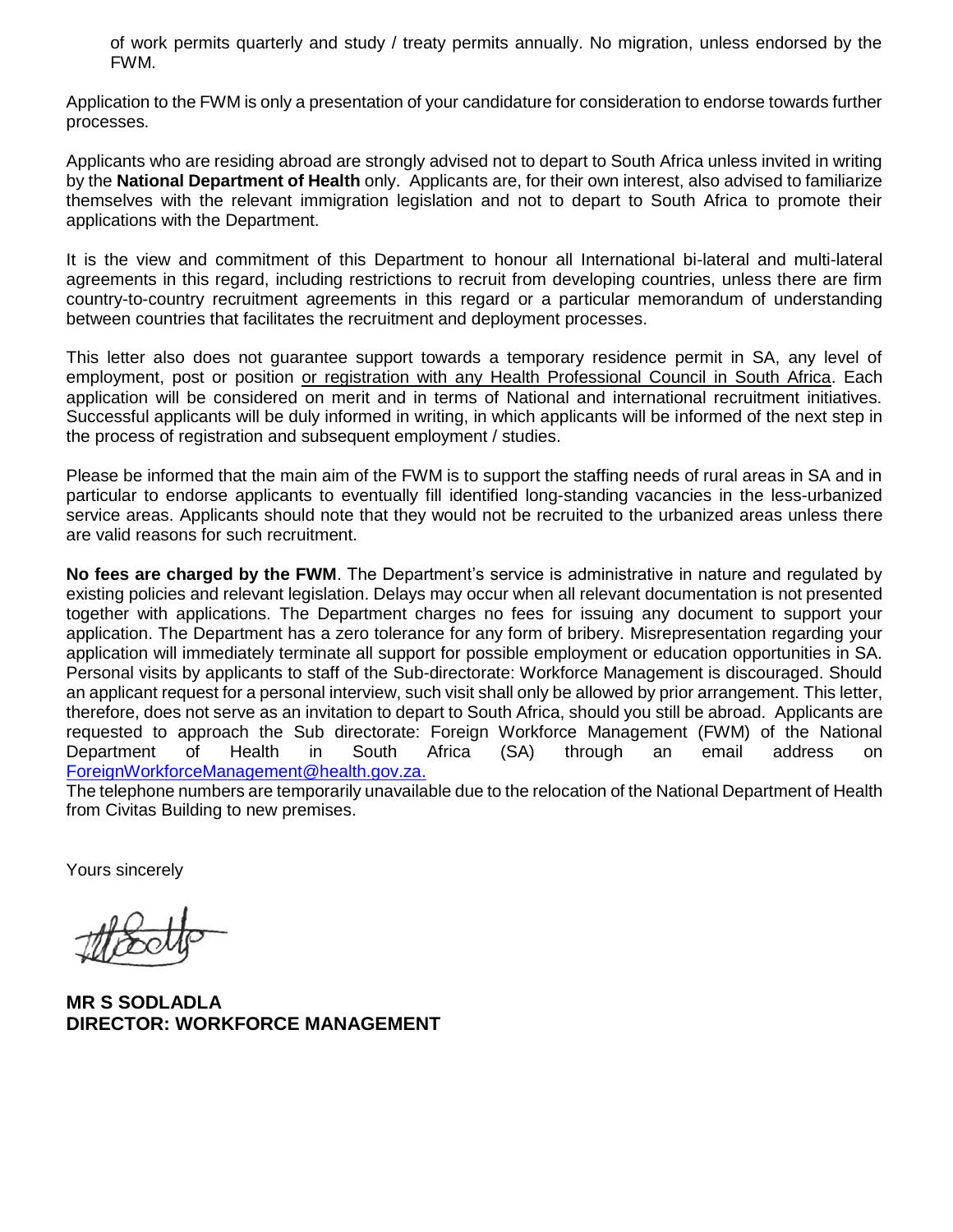# **GUIDELINES TO APPLICATION FORM**

### **To be completed by all foreign health professionals and foreign qualified health professionals wishing to secure registration, work permit, study permit, treaty permit, volunteer employment and / or permanent residence in South Africa**

- 1. The FWM deals with a large number of applicants. Please allow 3 4 weeks for the processing of your application. You may e-mail reminders / appeals.
- 2. Applicants who clearly do not qualify in terms of current recruitment strategies / initiatives / policy principles, should reconsider applying. Applications in this category will not be prioritised and applicants should allow a minimum of  $2 - 3$  months for a response.
- 3. All required documents should be submitted with this form, to ensure speedy processing of your application.
- 4. Any documents that do not apply to you, or that you cannot obtain / submit immediately, can be declared in your covering letter and submitted later.
- 5. Please take note that the FWM requires **original certified copies** of all educational certificates, previous professional registration outside SA, (where applicable) and certificates of employment. Upon securing a letter from the FWM, you will have to apply to the relevant Health Professional Council for exams / registration. The Council will have other requirements in that it may require originals or sealed notarised copies of your educational qualifications and previous registration. Please prepare therefore in good time if successful with the FWM.
- **6. If successful and endorsed towards employability, the FWM will secure a job offer on your behalf from Public Sector Health institutions. The Department has prioritised areas of need with specific preference to rural understaffed areas and for national initiatives / strategies.** Due to the mal-distribution of health professionals in the Public Health Sector, the FWM prefers that you do not seek employment on your behalf, unless permitted in writing by the FWM.
- **7. MOST IMPORTANT: You must write a detailed covering letter to the FWM that should explain and elaborate on your personal and your professional status. This letter should guide the Department to entertain your application as per your specific requests.**
- **8. Presentation of documents to the FWM should be in writing (per email). Please take note that only application documentation received by email will be accepted until further notice. Enquiries and reminders can be sent via e-mail.**

**E-mail contact address: (application, enquiries and reminders – see 8 above)**

## **ForeignWorkforceManagement@health.gov.za**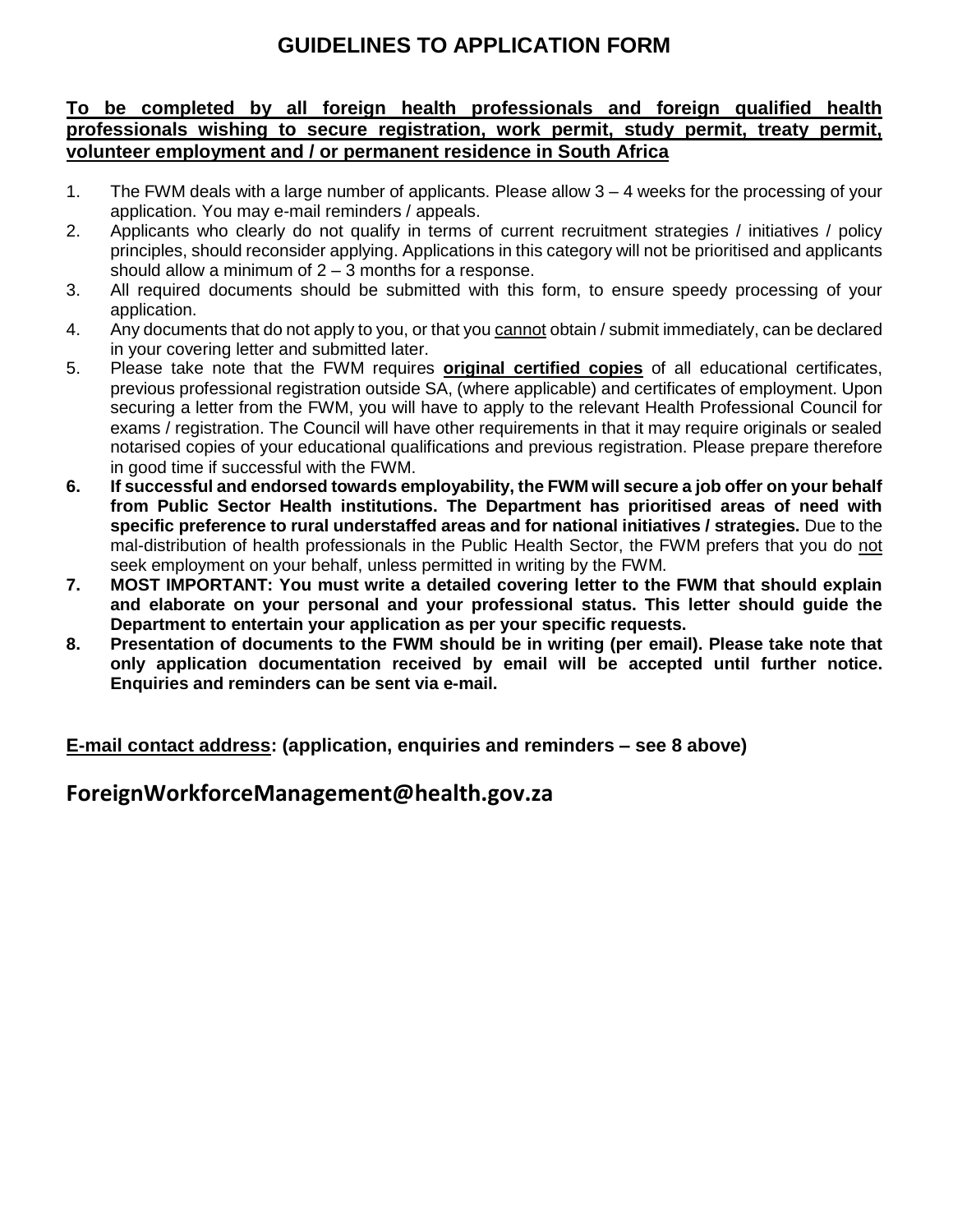# **FWM APPLICATION FORM**

# **SECTION 1: PERSONAL INFORMATION**

| HAVE YOU APPLIED TO THE FWM BEFORE?<br>(Please do not re-submit old documents, only new<br>relevant documents) |                                                                                                |  | <b>YES</b>         |  |                         |  | <b>NO</b>                          |                                             |  |                                                  |
|----------------------------------------------------------------------------------------------------------------|------------------------------------------------------------------------------------------------|--|--------------------|--|-------------------------|--|------------------------------------|---------------------------------------------|--|--------------------------------------------------|
| <b>TITLE</b>                                                                                                   | <b>MR</b><br><b>MRS</b>                                                                        |  | <b>MISS</b>        |  | <b>DR</b>               |  |                                    | <b>PROF</b>                                 |  |                                                  |
| <b>SURNAME</b><br>(As it appears in your<br>passport/ID/Refugee<br>Permit))                                    |                                                                                                |  |                    |  |                         |  |                                    |                                             |  |                                                  |
| <b>FIRST NAMES</b><br>(As it appears in your<br>passport/ID/Refugee<br>Permit)                                 |                                                                                                |  |                    |  |                         |  |                                    |                                             |  |                                                  |
| <b>MAIDEN NAME (IF</b><br><b>APPLICABLE)</b>                                                                   |                                                                                                |  |                    |  |                         |  |                                    |                                             |  |                                                  |
| <b>PREVIOUS NAMES /</b><br><b>ALIASES</b>                                                                      |                                                                                                |  |                    |  |                         |  |                                    |                                             |  |                                                  |
| <b>PROFESSION</b>                                                                                              | <b>MEDICAL DOCTOR</b>                                                                          |  | <b>NURSE</b>       |  | <b>PHARMACIST</b>       |  |                                    | <b>DENTIST</b>                              |  | <b>OTHER</b>                                     |
|                                                                                                                | IF OTHER, SPECIFY:                                                                             |  |                    |  |                         |  |                                    |                                             |  |                                                  |
| <b>WHAT ARE YOU</b><br><b>APPLYING FOR?</b>                                                                    | <b>COUNCIL EXAMS /</b><br><b>REGISTRATION /</b><br><b>EMPLOYMENT</b>                           |  | <b>INTERNSHIP</b>  |  | <b>VOLUNTEER</b>        |  | <b>COMMUNITY</b><br><b>SERVICE</b> |                                             |  | <b>POST</b><br><b>GRADUATE</b><br><b>STUDIES</b> |
|                                                                                                                | OTHER (SPECIFY):                                                                               |  |                    |  |                         |  |                                    |                                             |  |                                                  |
| <b>GENDER</b>                                                                                                  | <b>MALE</b><br><b>FEMALE</b>                                                                   |  |                    |  |                         |  |                                    |                                             |  |                                                  |
| <b>COUNTRY OF</b><br><b>CITIZENSHIP</b>                                                                        |                                                                                                |  |                    |  |                         |  |                                    |                                             |  |                                                  |
| <b>CURRENT COUNTRY</b><br>OF RESIDENCE                                                                         |                                                                                                |  |                    |  |                         |  |                                    |                                             |  |                                                  |
| <b>RESIDENTIAL</b><br><b>STATUS</b><br>(IF RESIDING IN SA)                                                     | <b>VISITOR PERMIT</b><br><b>STUDY PERMIT</b>                                                   |  | <b>WORK PERMIT</b> |  |                         |  |                                    | <b>ASYLUM SEEKER</b><br>(SECTION 22 PERMIT) |  |                                                  |
|                                                                                                                | <b>FORMAL REFUGEE</b><br><b>ACCOMPANY SA</b><br><b>(SECTION 24</b><br><b>SPOUSE</b><br>PERMIT) |  | (FOREIGN)          |  | <b>ACCOMPANY SPOUSE</b> |  |                                    | <b>OTHER</b>                                |  |                                                  |
|                                                                                                                | IF OTHER, SPECIFY:                                                                             |  |                    |  |                         |  |                                    |                                             |  |                                                  |
|                                                                                                                | DATE OF ARRIVAL IN SA:                                                                         |  |                    |  |                         |  |                                    |                                             |  |                                                  |
| <b>PASSPORT NUMBER</b><br>/ REFUGEE ID /<br><b>SOUTH AFRICAN ID</b>                                            |                                                                                                |  |                    |  |                         |  |                                    |                                             |  |                                                  |
| <b>DATE OF BIRTH</b>                                                                                           |                                                                                                |  |                    |  |                         |  |                                    |                                             |  |                                                  |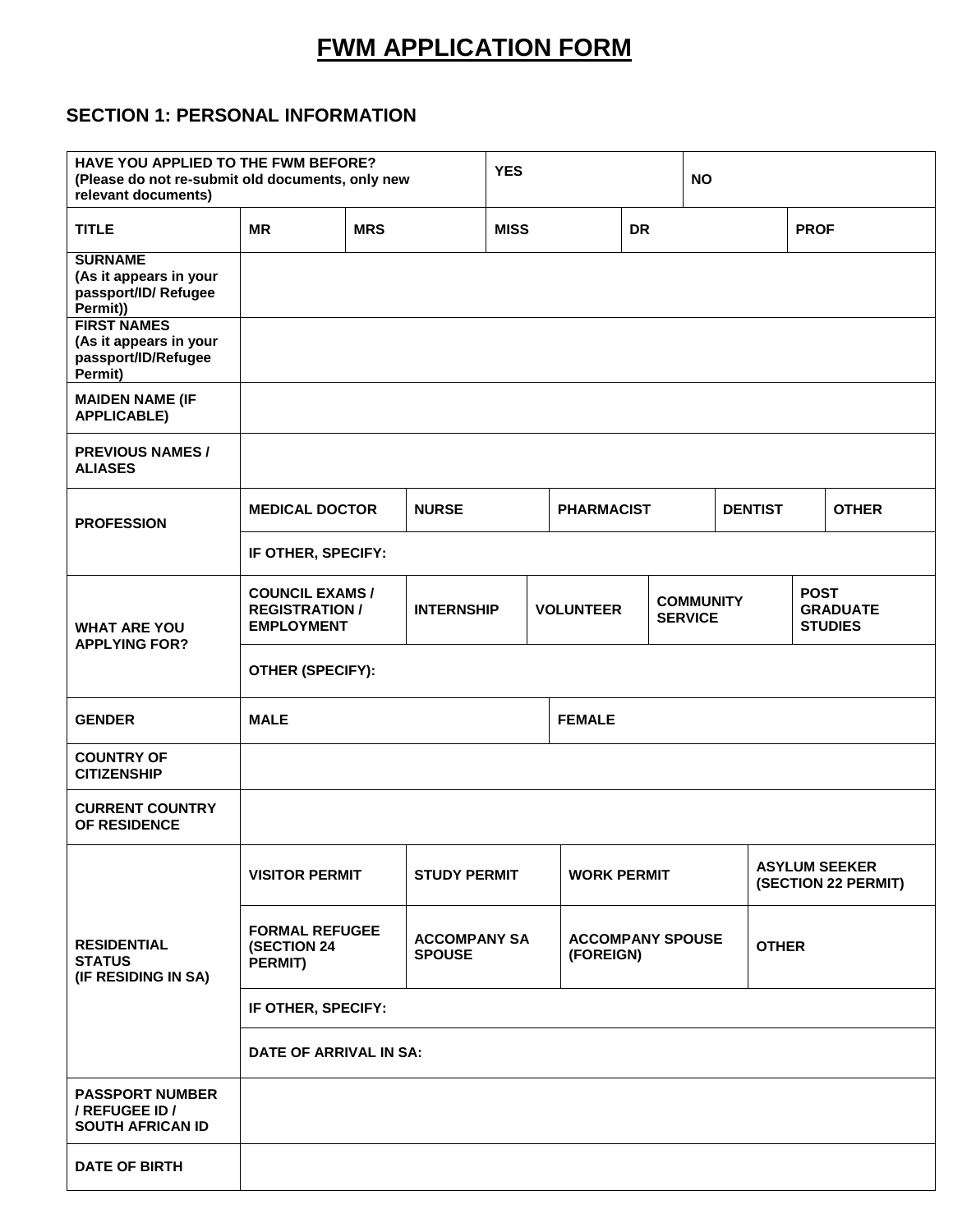| <b>MARITAL STATUS</b>                       | <b>NEVER MARRIED</b><br><b>MARRIED</b> |  | <b>LIFE-PARTNER</b> |  |                     | <b>DIVORCED</b> | <b>WIDOWED</b>       |  |
|---------------------------------------------|----------------------------------------|--|---------------------|--|---------------------|-----------------|----------------------|--|
|                                             | <b>NAME</b>                            |  | <b>CITIZENSHIP</b>  |  | <b>PASSPORT/ID</b>  |                 | <b>DATE OF BIRTH</b> |  |
| <b>SPOUSE</b>                               |                                        |  |                     |  |                     |                 |                      |  |
|                                             | <b>NAME</b>                            |  | <b>CITIZENSHIP</b>  |  | <b>PASSPORT/ID</b>  |                 | <b>DATE OF BIRTH</b> |  |
|                                             |                                        |  |                     |  |                     |                 |                      |  |
| <b>CHILDREN</b>                             |                                        |  |                     |  |                     |                 |                      |  |
|                                             |                                        |  |                     |  |                     |                 |                      |  |
|                                             |                                        |  |                     |  |                     |                 |                      |  |
| <b>TELEPHONE</b>                            | HOME:                                  |  | <b>WORK:</b>        |  | <b>MOBILE:</b>      |                 | FAX:                 |  |
| <b>E-MAIL ADDRESS</b>                       |                                        |  |                     |  |                     |                 |                      |  |
|                                             | <b>POSTAL:</b>                         |  |                     |  | <b>RESIDENTIAL:</b> |                 |                      |  |
| <b>ADDRESS</b>                              |                                        |  |                     |  |                     |                 |                      |  |
|                                             |                                        |  |                     |  |                     |                 |                      |  |
|                                             |                                        |  |                     |  |                     |                 |                      |  |
| <b>ALTERNATIVE</b><br><b>CONTACT PERSON</b> | <b>NAME:</b>                           |  | TEL:                |  | FAX:                |                 |                      |  |

### **SECTION 2: EDUCATION AND WORK EXPERIENCE**

| <b>COUNTRY WHERE YOU OBTAINED YOUR</b><br><b>BASIC QUALIFICATION</b>                       |                        |                  |
|--------------------------------------------------------------------------------------------|------------------------|------------------|
| <b>TYPE OF BASIC DEGREE (EG. DIPLOMA /</b><br><b>BACHELOR'S / MASTERS / DOCTORATE ETC)</b> | <b>DATE COMPLETED:</b> | <b>DURATION:</b> |
| <b>INTERNSHIP (IF APPLICABLE)</b>                                                          | <b>DATE COMPLETED:</b> | <b>DURATION:</b> |
| DO YOU HAVE INTEREST IN ANY                                                                | <b>YES</b>             | <b>NO</b>        |
| <b>PARTICULAR CLINICAL AREAS?</b>                                                          | <b>SPECIFY:</b>        |                  |
| DO YOU HAVE ANY POSTGRADUATE                                                               | <b>YES</b>             | <b>NO</b>        |
| <b>QUALIFICATIONS?</b>                                                                     | <b>SPECIFY:</b>        |                  |
| ARE YOU REGISTERED AS A SPECIALIST IN<br><b>ANY COUNTRY?</b>                               | <b>YES</b>             | <b>NO</b>        |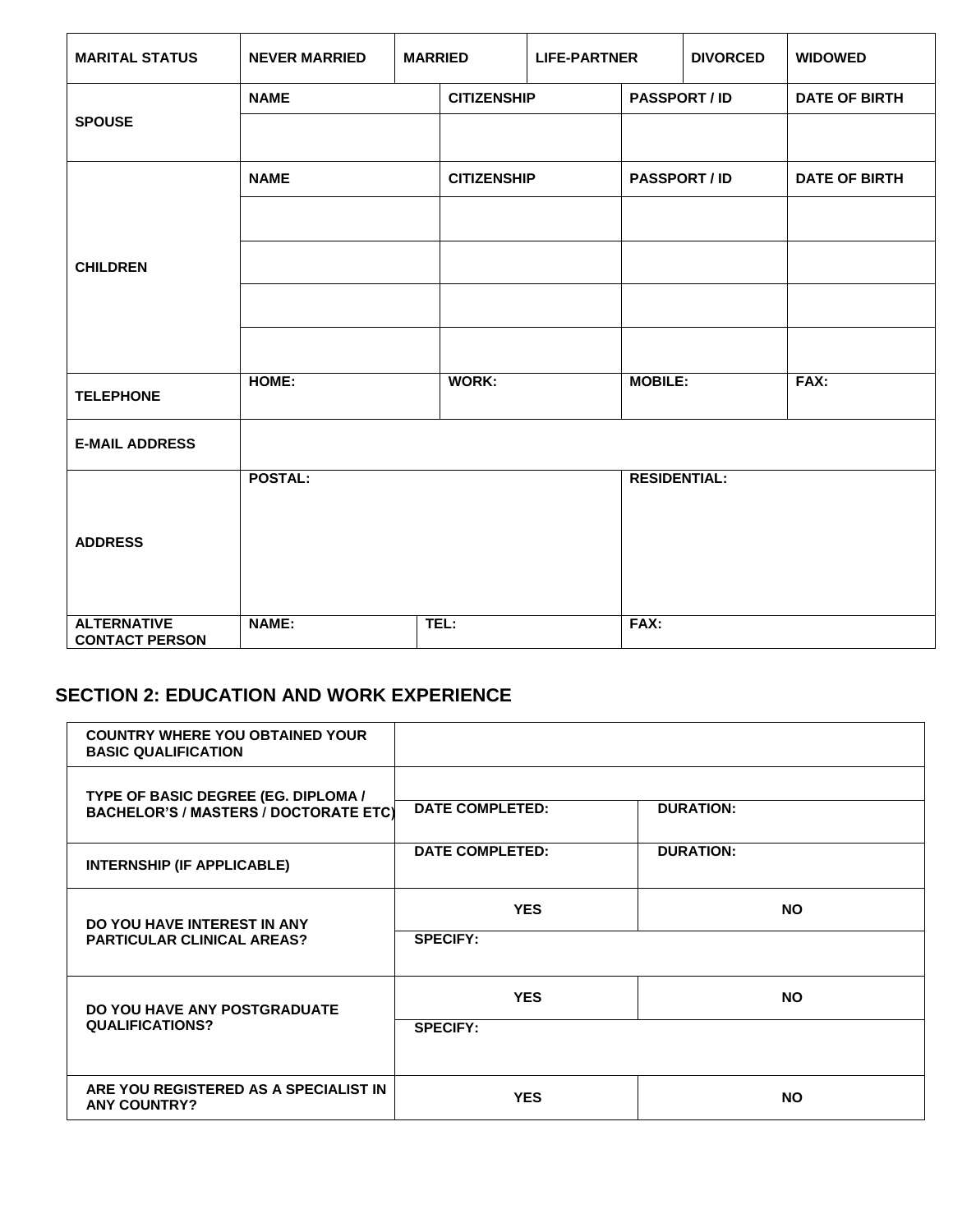# **REQUIRED DOCUMENTS: APPLICATIONS FOR ENDORSEMENT**

### **PLEASE NOTE THAT UNLESS ALL REQUIRED / RELEVANT DOCUMENTS ARE SUBMITTED, YOUR APPLICATION WILL NOT BE CONSIDERED**

# **All applicants must supply the following original certified documents:**

- **Formal application letter**, indicating specific reasons for application and requesting endorsement from the FWM (Original document)
- Copy of passport / Identity Document / Refugee Status / Permanent Residence **Certificate** (not just stamp in passport)
- $\Box$  Curriculum Vitae (Original document)
- $\Box$  Qualifications (basic and specialist include translations if necessary)
- **Professional Registration (All previous professional registrations)**
- Reference letters / service certificates of previous employers

### **If married / have children, the following documents are required:**

- Spouse's passport / Identity Document / refugee status / permanent residence certificate
- Copies of children's birth certificates / passports / Identity Documents / refugee status / permanent residence certificates

### **If married / life-partner to a South African citizen / permanent resident, the following documents are required:**

- **Original certified copy** of spouse's / life-partner's identity document (not older than 30 days at time of submission)
- **Original** electronic marriage certificate / **certified copy** of life-partner agreement (not older than 30 days at time of submission)
- **Original certified copy** of residence permit, indicating "to reside with SA spouse / life-partner"
- **Police affidavit** signed by spouse / life-partner, clearly stating that you are co-habiting, that your spouse / life-partner supports your employment in South Africa and that he / she is willing to relocate with you wherever you are posted
- **Attached form** with full contact details of South African spouse / life-partner

### **If married to a non-South African who is employed in South Africa, the following documents are required:**